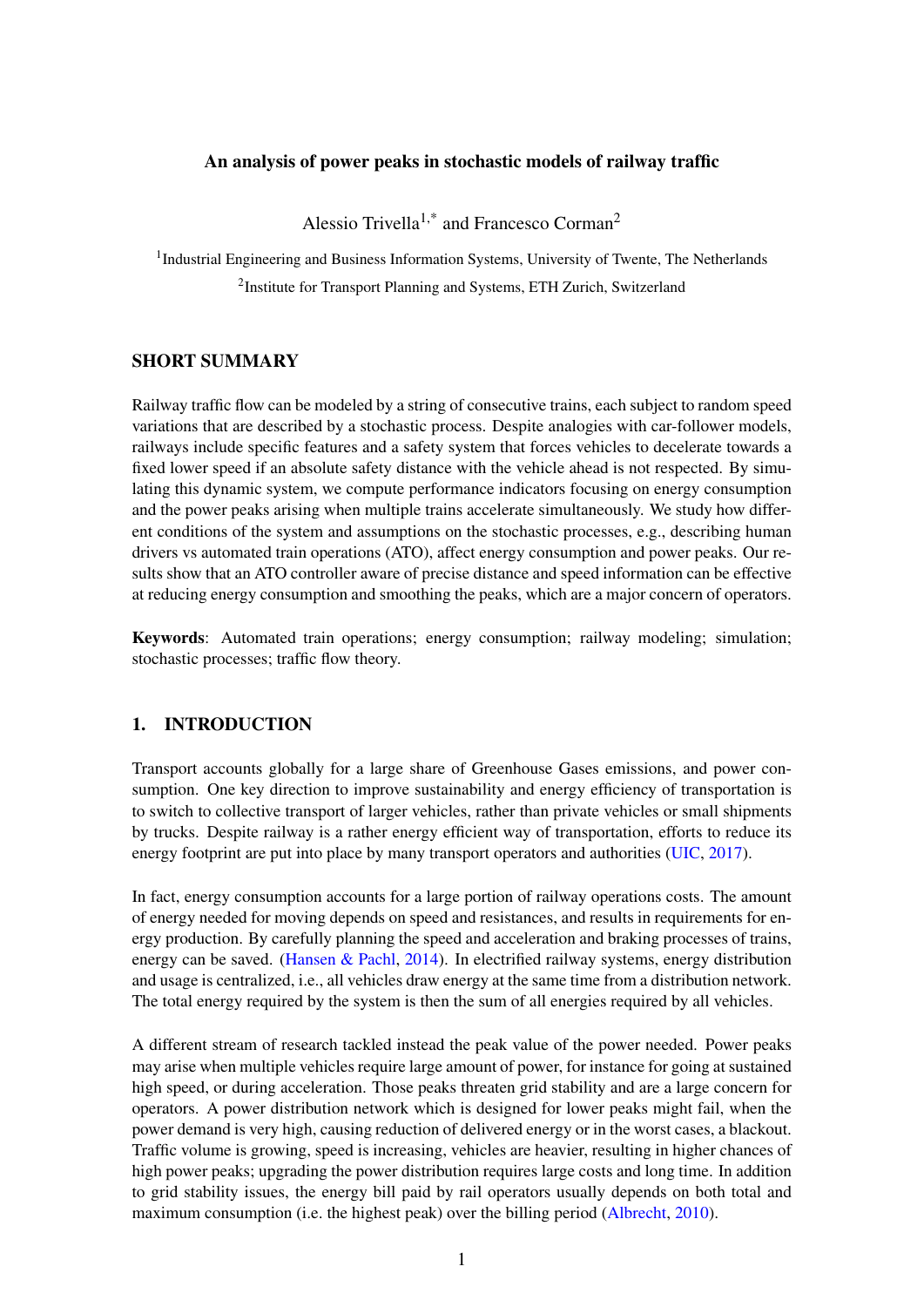In practical railway operations, a train is subject to random speed variations (e.g., due to driver behaviors and changes in line voltage and track resistance). [Corman, Trivella, and Keyvan-Ekbatani](#page-5-2) [\(2021\)](#page-5-2) provide empirical evidence of this effect using data from the Swiss railways, and introduce a stochastic process to model a system with two trains. The dynamic characteristics of a follower are studied given a trajectory of a leader, to quantify the emerging properties of the system.

We consider in this paper a stochastic model of railway traffic flow for a string of *N* consecutive trains, and use simulation to quantify the emerging properties of the system, from the point of traffic regularity and especially energy and power peaks. The strict safety system ensures that vehicles maintain a minimum safety distance. When two trains get too close, a yellow signal is triggered and the follower has to decelerate towards a fixed lower speed. This results in extra time lost, in a braking and a successive re-acceleration to a cruising speed.

When vehicles can be individually controlled, an interesting problem of traffic flow theory is to study under which conditions, a series of successive coordinated vehicles has impact towards traffic flow stability, i.e., studying string stability. This has been mostly focusing on vehicles with homogeneous, simplified characteristics [\(M. Wang et al.,](#page-6-1) [2017\)](#page-6-1); in the case of private vehicles, there is no external safety system which constrains their speed. The study of vehicular traffic does not normally study energy peaks as the energy consumption of all vehicles draws from separated energy carriers (such as Internal Combustion Engines, or battery-fed electric motors). There is nevertheless the interest in minimizing system properties such as emissions [\(Qin, Hu, He, & Li,](#page-6-2) [2020\)](#page-6-2), which have some of their sources in speed and acceleration.

This work builds on the stochastic modelling of railway operations, which extends vehicular traffic flow theory to railway systems [\(Corman et al.,](#page-5-2) [2021\)](#page-5-2). To this end, it brings a fresh views to the existing models which incorporated some sources of stochasticity into energy modelling. For instance, [P. Wang, Trivella, Goverde, and Corman](#page-6-3) [\(2020\)](#page-6-3) discuss the case of randomly varying speed profile due to uncertain resistance parameters. Most approaches resort to micro-simulation to compute the energy consumption from a single train, and then by a traditional Monte Carlo approach, consider shifting the fixed speed profile to vary departure and arrival times.

Our contributions are the following: (i) We extend the model of [Corman et al.](#page-5-2) [\(2021\)](#page-5-2) by simulating and studying a string of consecutive trains, (ii) We outline a technique for detecting power peaks in such a system, (3) We provide insights on the impact of different processes (e.g., describing an ATO controller vs a human driver) towards traffic regularity, energy use, and power peaks.

<span id="page-1-0"></span>In the rest of this paper, we present our methodology in Section [2,](#page-1-0) discuss the numerical results and findings in Section [3,](#page-2-0) and conclude in Section [4.](#page-5-3)

## 2. METHODOLOGY

We present first two stochastic process models for a string of trains, and then outline our method for detecting peaks in power consumption.

## *Models and simulation*

Following the model for two trains by [Corman et al.](#page-5-2) [\(2021\)](#page-5-2), we define a general stochastic system of *N* consecutive trains. Denote with  $v_n(t)$  and  $s_n(t)$ , respectively, the speed and space covered by train *n* at time  $t \geq 0$ . Also denote by  $W(t)$  a standard Wiener process and by  $v_{\text{CRUISE}}$  a reference cruising speed for all trains. The first model we consider is based on the Ornstein-Uhlenbeck (OU) stochastic process, that is expressed for train *n* as: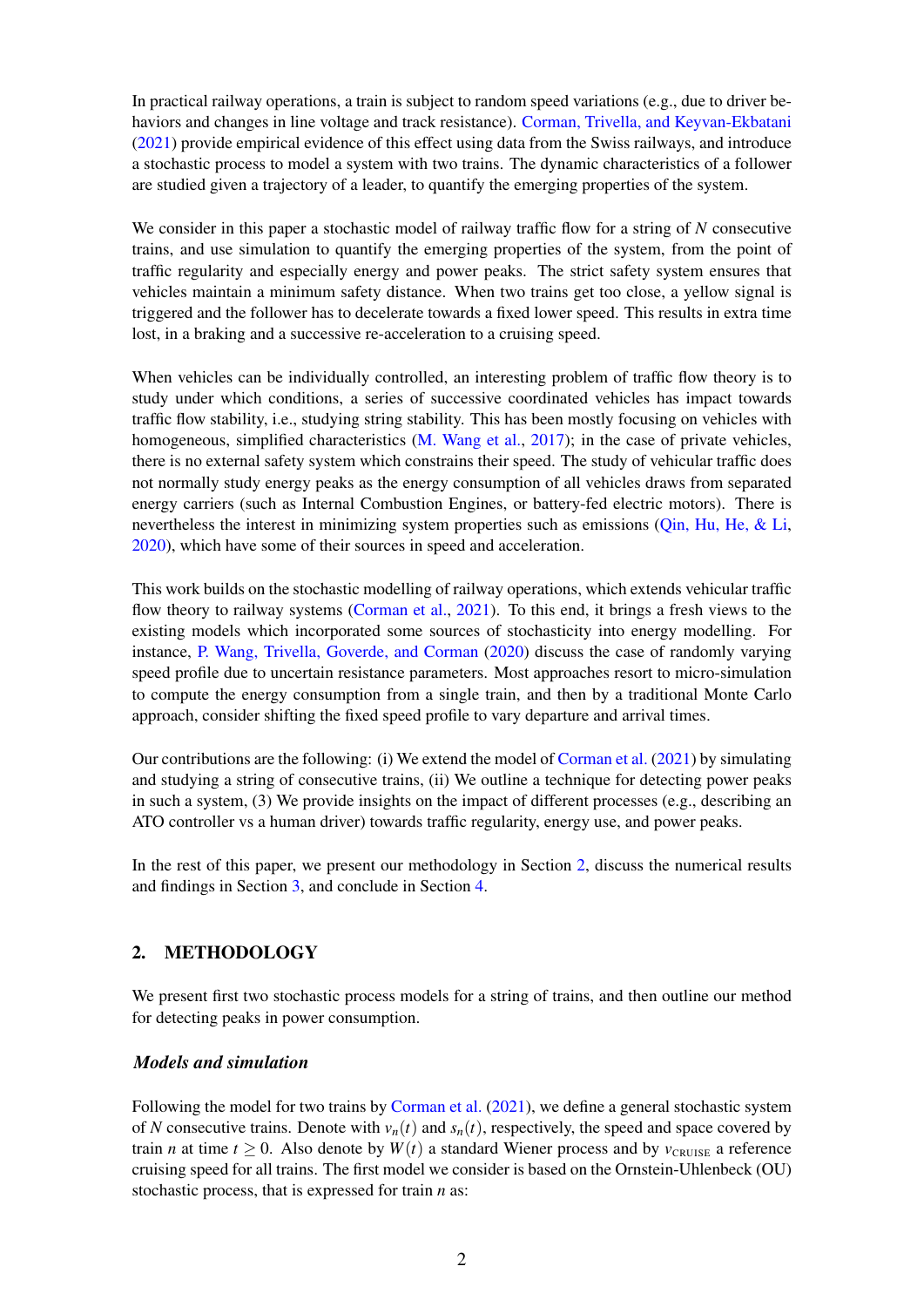<span id="page-2-1"></span>[OU]: 
$$
\begin{cases} dv_n(t) = \beta_n(v_{\text{CRUISE}} - v_n(t))dt + \sigma_n dW(t), \\ ds_n(t) = v_n(t)dt. \end{cases}
$$
(1)

In the OU process, the train speed is mean reverting towards  $v_{CRUISE}$ . This model may describe a human train driver that continuously adjusts the speed to keep it close to the target value. The mean reversion parameter  $\beta_n$  captures the reaction of the driver and of the speed control system.

A more sophisticated model is based on a doubly-mean-reverting (DMR) process, describing an ATO system where trains are aware of the location of the traffic ahead. Under this model, train *n* accelerates or decelerates to maintain both a target speed and a target headway with train *n*−1:

<span id="page-2-2"></span>
$$
[DMR]: \quad \begin{cases} \frac{dv_n(t)}{ds_n(t)} = \left[\beta_n(v_{\text{CRUSE}} - v_n(t)) + \alpha_n(s_{n-1}(t) - s_n(t))\right]dt + \widehat{\sigma}_n(v_n(t))dW(t), \\ ds_n(t) = v_n(t)dt, \end{cases} \tag{2}
$$

where  $\hat{\sigma}_n(v) := \sigma_n \sqrt{[v \cdot (v_{\text{MAX}} - v] / [v_{\text{CRUSE}} \cdot (v_{\text{MAX}} - v_{\text{CRUSE}})]}$  and  $v_{\text{MAX}} > v_{\text{CRUSE}}$  is an upper bound on speed. The full dynamics we consider couple either [\(1\)](#page-2-1) or [\(2\)](#page-2-2) with a deterministic deceleration phase (at rate  $a_{\text{DET}}$ ) that is triggered when the distance between two trains decreases below a minimum safety distance  $d_{MIN}$ , until the approach speed  $v_{APPROACH} < v_{CRUSE}$  is reached. We assume that at  $t = 0$  the trains have all speed  $v_{CRUISE}$  and distance  $d_0 > d_{MIN}$  from the immediate follower. In contrast to [Corman et al.](#page-5-2) [\(2021\)](#page-5-2), we assume the first train is also subject to stochastic dynamics.

We can compute performance indicators of the dynamic system related to the energy consumption and peaks by drawing trajectories (or sample paths) of the stochastic part of the model in Monte Carlo Simulation. To do so, we discretize time into steps  $\mathcal{T} = \{1, ..., T\}$ , equally spaced by  $\Delta t$ , and apply a standard forward Euler scheme to [\(1\)](#page-2-1) or [\(2\)](#page-2-2) to obtain speed and space trajectories. Finally, we employ the common dynamic equations for the motion or a railway vehicle to derive the train acceleration  $a_t$ , force  $f_t$ , and energy consumption  $e_t$  at all discrete time steps  $\mathscr{T}$ . Specifically, the force is  $f_t = a_t \cdot m \cdot \rho + [\gamma_1 + \gamma_2 v_t + \gamma_3 v_t^2]$ , where  $a_t = (v_t - v_{t-1})/\Delta t$  is the acceleration,  $\gamma_i$ are the train resistance parameters,  $m$  the mass, and  $\rho$  the rotating mass factor. The energy is then  $e_t = \max\{f_t, 0\} \cdot (s_t - s_{t-\Delta t})$ . See [Hansen and Pachl](#page-5-0) [\(2014\)](#page-5-0) for more details on train dynamics.

### *Power peak detection*

Since thousand of simulations are needed to obtain statistically relevant sample averages, a method to detect peaks in a simulated system energy trajectory is needed, where a *system energy trajectory* is defined as the cumulative energy consumption of the *N* trains as a function of time, measured over regular time intervals (e.g., of 30 seconds).

The method we propose is outlined in Algorithm [1.](#page-3-0) In a nutshell, we initially define as peaks the points marked as outliers according to a metric based on mean and standard deviation of the overall trajectory (Steps 2–3). Doing this requires applying first a Gaussian-weighted moving average filter (Step 1) to obtain a smoothed trajectory, so that we can exclude points with high value due to the background stochastic speed fluctuations. In other words, the effect of this filtering step is to smooth the fluctuations resulting from the stochastic process while preserving the major peaks that arise when multiple trains accelerate. Finally, we reconstruct the entire peak by iteratively incorporating neighboring peak points that fulfill a relaxed outlier condition (Step 4).

<span id="page-2-0"></span>Note that whilst the detected peaks are based on the Gaussian-smoothed trajectory, the energy statistics we will present in the following section are based on the original trajectory.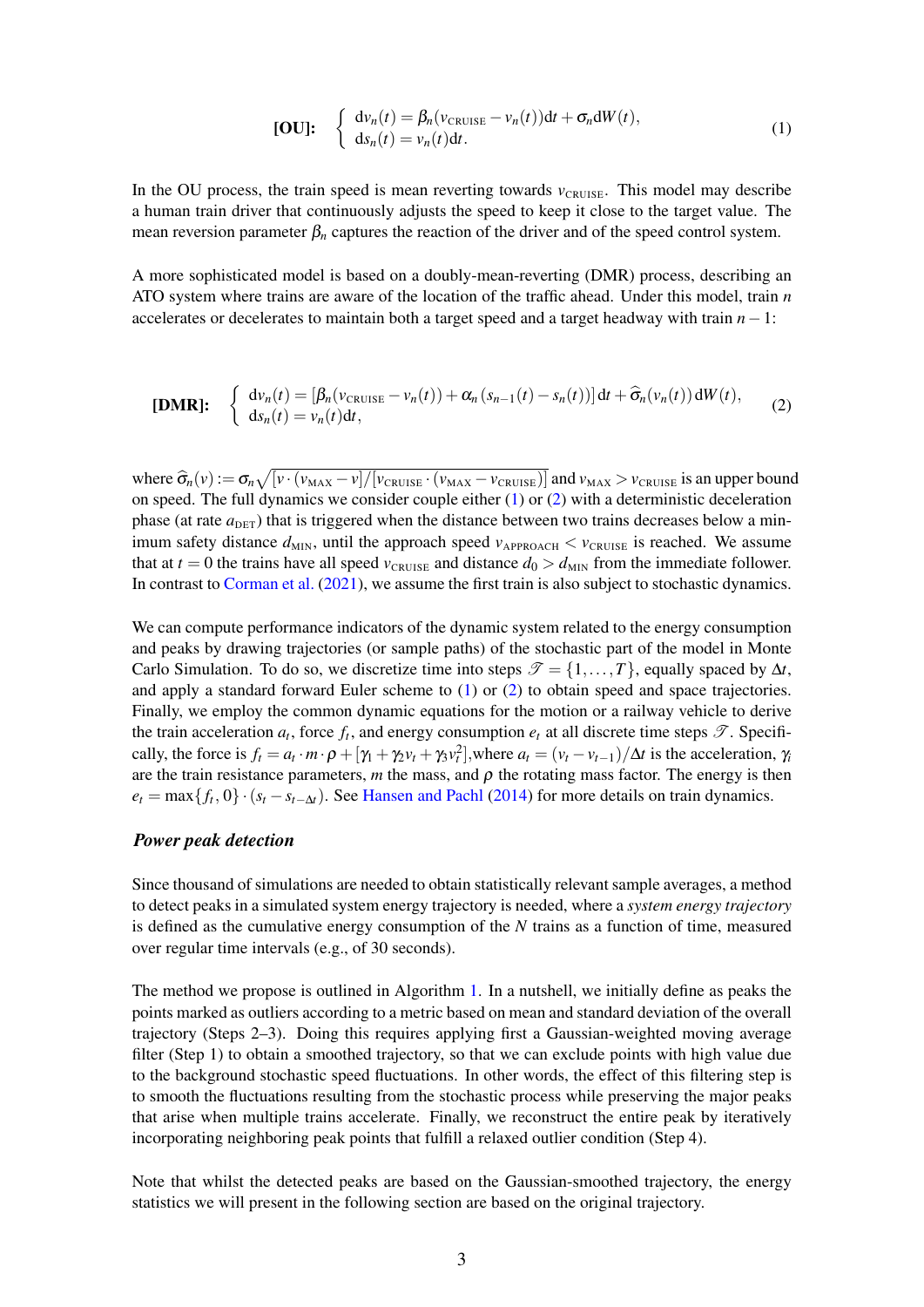#### Algorithm 1: Peak detection

**Input:** System energy trajectory  $E = \{e_t : t \in \mathcal{T}\}\;$ ; Parameters  $(w, \alpha_1, \beta_1, \alpha_2, \beta_2)$ , with  $\alpha_1 \geq \alpha_2$  and  $\beta_1 \geq \beta_2$ ; Set of peak points  $P \leftarrow \emptyset$ ; Variable *FullPeakFound*  $\leftarrow$  *FALSE* **Step 1.** Apply Gaussian filter to E with window w to get smoothed trajectory  $\widehat{E}$ Step 2. Compute mean  $(\mu)$  and standard deviation  $(\sigma)$  of  $\widehat{E}$ Step 3. Set initial peak points  $P \leftarrow \{e_t \in \widehat{E} : e_t > \alpha_1 \mu + \beta_1 \sigma\}$ while *FullPeakFound = FALSE* do Step 4.  $P^N \leftarrow \{e_t \in \widehat{E} \setminus P : e_t \ge \alpha_2 \mu + \beta_2 \sigma \wedge (e_{t-1} \in P \vee e_{t+1} \in P)\}\$ if  $P^N = \emptyset$  then *FullPeakFound* ← *T RUE* else  $P \leftarrow P \cup P^N$ **Output:** Peak points  $P \subset \widehat{E}$ 

## <span id="page-3-0"></span>3. RESULTS AND DISCUSSION

We present our results and insights in this session, starting by briefly describing the computational setup. The parameters employed are summarized in Table [1](#page-3-1) and largely follow on [Corman et](#page-5-2) [al.](#page-5-2) [\(2021\)](#page-5-2) for the stochastic process models and [Trivella, Wang, and Corman](#page-6-4) [\(2021\)](#page-6-4) for the train dynamics (e.g., resistance parameters). We consider a system of  $N = 6$  trains assuming they are identical, i.e., they are subject to the same dynamics. We simulated 5000 trajectories of this system for a time horizon *T* = 2000s discretized with  $\Delta t = 1$ s. In this setting, the total simulation time was roughly 40 and 72 seconds for the OU and DMR model, respectively, when using Matlab R2021b on a laptop with a processor i7-10610U and 16 GB RAM.

<span id="page-3-1"></span>

| Name       | Value Unit |                         | Name             | Value | Unit | Name             | Value             | Unit    |
|------------|------------|-------------------------|------------------|-------|------|------------------|-------------------|---------|
| m          | 500        | t                       | $v_{CRUISE}$     | 35    | m/s  | $a_{\text{DET}}$ | $-0.55$           | $m/s^2$ |
| ρ          | 1.06       | $\sim$                  | $v_{MAX}$        | 40    | m/s  | $\alpha_n$       | $2 \cdot 10^{-5}$ |         |
| $\gamma_1$ |            | 5.8 kN                  | $v_{APPROACH}$   | 20    | m/s  | $\beta_n$        | 0.02              | $\sim$  |
| $\gamma_2$ | 0.072      | kN s/m                  | $d_0$            | 3.2   | km   | $\sigma_n$       | $0.05 -$          |         |
| $\gamma_3$ | 0.013      | $kN$ (s/m) <sup>2</sup> | $d_{\text{MIN}}$ | 3.0   | km   |                  |                   |         |

Table 1: Parameters of trains and processes.

We analyze first the system from a traffic regularity perspective in Table [2.](#page-4-0) We focus on two indicators: the percentage of trajectories where a yellow signal is triggered, and the average *first time to yellow* (FTTY), which records the first time in which a train triggers a yellow signal (trajectories without yellow signal count as  $T = 2000s$  in the average). Two main insights from this table are:

- The OU model incurs many more triggers than the DMR model, and when this happens, it is much earlier for any of the followers as shown by the FTTY statistics. These results suggest that an ATO model aware of the location of the traffic (in addition to the speed) leads to a higher level of traffic regularity that enables better exploiting the capacity of the network.
- The percentage of yellow signals increases substantially when moving from the first follower (train 2) to the last (train 6). This implies that yellow signals propagate backwards, that is, a train *n* decelerating will very likely trigger train  $n+1$  to decelerate or brake too. This is a major cause of peaks in energy consumption, which prompts our analysis next.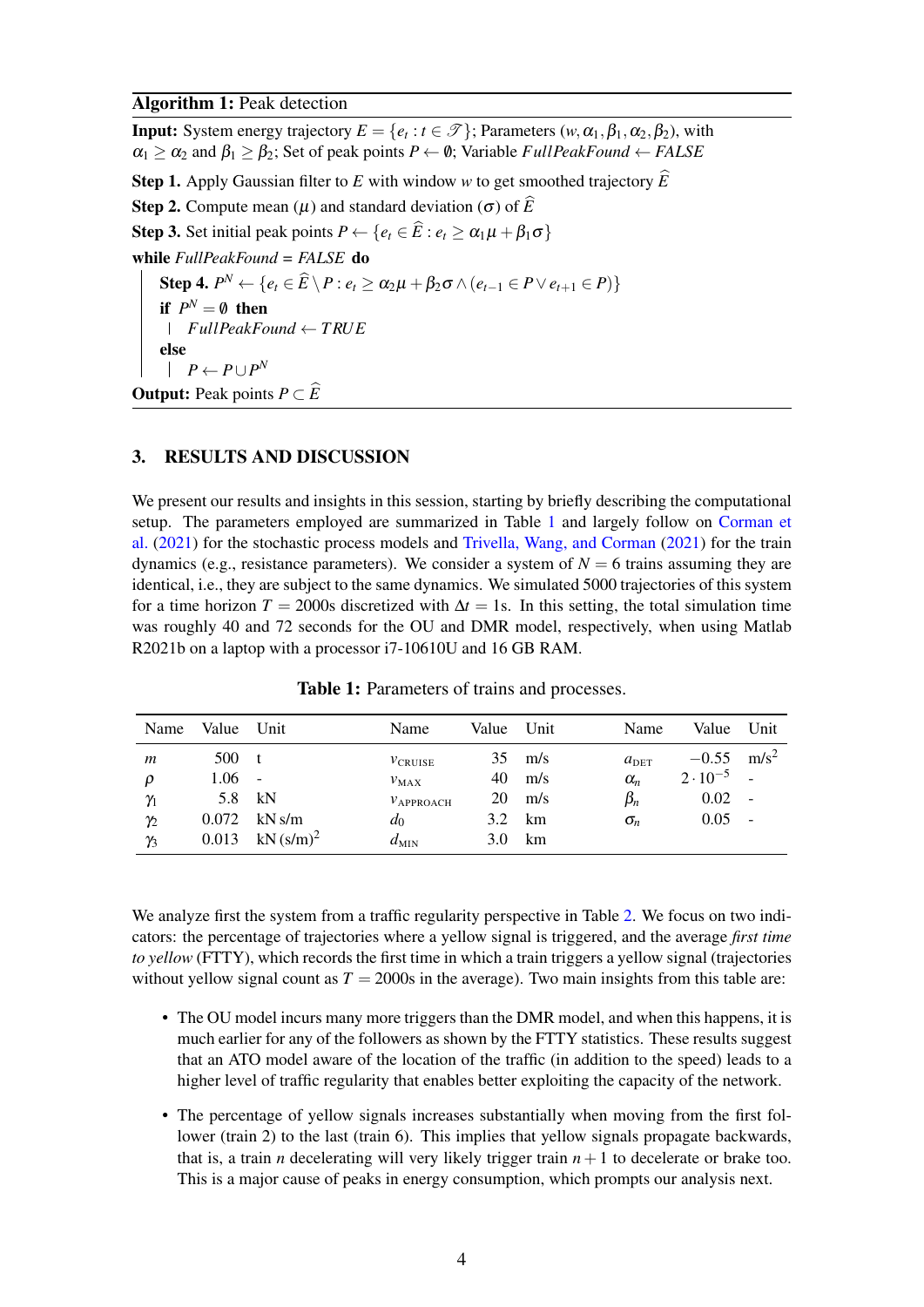<span id="page-4-0"></span>

| Train (1 is the leader)   |                  |              | 1 2                                         | $\overline{3}$    |      |              |              |
|---------------------------|------------------|--------------|---------------------------------------------|-------------------|------|--------------|--------------|
| Triggers $(\%)$ OU<br>DMR |                  | 0            | $0 \quad 15.2 \quad 29.0 \quad 41.7$<br>2.8 | 4.7               | 6.0  | 52.0<br>7.6  | 60.1<br>8.7  |
| FTTY(s)                   | OU<br><b>DMR</b> | 2000<br>2000 | 1891<br>1981                                | 1795 1702<br>1970 | 1961 | 1625<br>1950 | 1560<br>1944 |

Table 2: Performance indicators: Regularity.

We now focus on energy consumption and show some examples of our peak detection procedure in Figure [1.](#page-4-1) We verified that our method is accurate as the identified peaks correspond indeed, in almost all cases, to multiple trains accelerating after a yellow signal. For example, the peak in the top panel is due to four trains accelerating as illustrated in the time-speed profiles in Figure [2.](#page-4-2) Note that in this figure we vary the scale of the y-axis in the first half (left) and second half (right) of the horizon to show more clearly the stochastic variations and yellow signal effect.

<span id="page-4-1"></span>

Figure 1: Examples of simulated system energy trajectories and detected peaks.

<span id="page-4-2"></span>

Figure 2: Example of time-speed profiles of a six-trains system.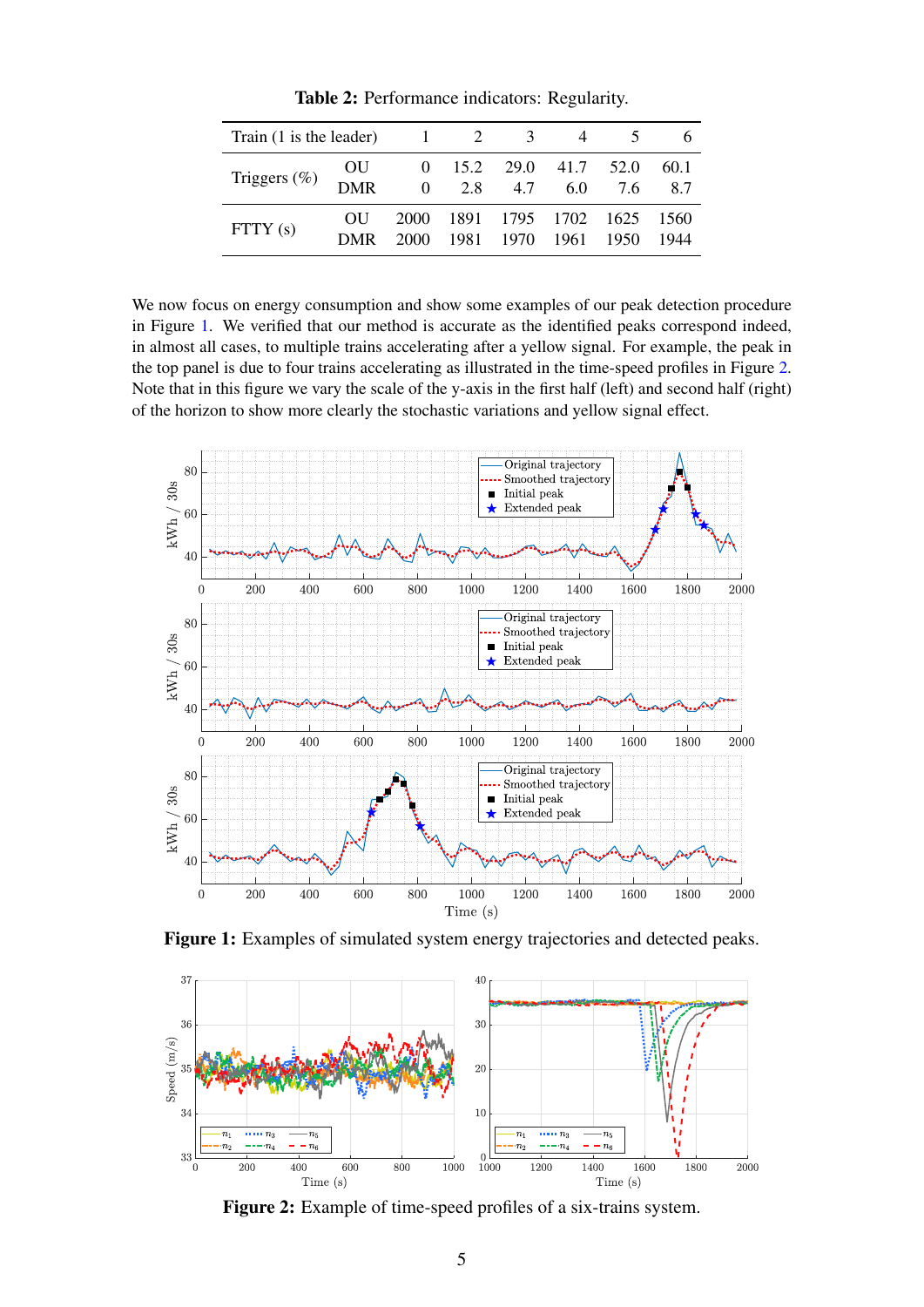We computed three metrics related to the energy use of the full six-train system, where energy consumption is measured over intervals of 30 seconds. The results in Table [3](#page-5-4) are averaged over 5000 trajectories and show that the total consumption under OU is 2.2% higher than under DMR. This effect is due to trains in the latter model less frequently having to decelerate, brake, and accelerate again, following a yellow signal. Moreover, OU trajectories exhibit a highest consumption point that is about 25% higher than DMR trajectories, which is a substantial difference. Finally, our method detected peaks in over 60% of the OU trajectories, while the same number is less than 10% in DMR trajectories. The main implication from these results is that an ATO system (represented here by the DMR process) has the potential not only to reduce the overall energy use but also to avoid yellow signal propagation and the consequent generation of critical power peaks.

<span id="page-5-4"></span>

| Model                                   | - OU | <b>DMR</b> |
|-----------------------------------------|------|------------|
| Total energy consumption (kWh)          | 2876 | 2814       |
| Max consumption in trajectory (kWh)     | 64.8 | 52.0       |
| Trajectories with detected peaks $(\%)$ | 60.6 | 93         |

Table 3: Performance indicators: Energy.

### <span id="page-5-3"></span>4. CONCLUSIONS

This work is the first to analyze a stochastic railway traffic flow model for a string of leaderfollower trains. By simulating different stochastic processes, we observed that the propagation of yellow signals in such a system and the consequent synchronized acceleration of trains may generate significant peaks in energy use, which is a main concern of railway operators. We thus examined the performance of the system based on a peak detection method we develop, and derived insights on the potential benefits of ATO for both smoothing peaks and improving regularity.

Future work involves performing sensitivity analysis on relevant train and process parameters, and developing operational measures to actively avoid the propagation of yellow signals, such as (i) accounting for regenerative energy, (ii) optimizing the acceleration decisions of individual trains, and (iii) adopting waiting policies for trains that have triggered a yellow signal.

#### ACKNOWLEDGMENT

This work is partly supported by the Swiss National Science Foundation under Project 1481210/- DADA. The first author thanks Ana Maria Ichim at the Transylvanian Institute of Neuroscience for useful discussions on the peak detection method.

#### **REFERENCES**

- <span id="page-5-1"></span>Albrecht, T. (2010). Reducing power peaks and energy consumption in rail transit systems by simultaneous train running time control. *WIT Transactions on State-of-the-art in Science and Engineering*, *39*.
- <span id="page-5-2"></span>Corman, F., Trivella, A., & Keyvan-Ekbatani, M. (2021). Stochastic process in railway traffic flow: Models, methods and implications. *Transportation Research Part C: Emerging Technologies*, *128*, 103167.
- <span id="page-5-0"></span>Hansen, I., & Pachl, J. (2014). *Railway timetabling and operations: Analysis, modelling, optimisation, simulation, performance, evaluation*. Eurail press, Hamburg.